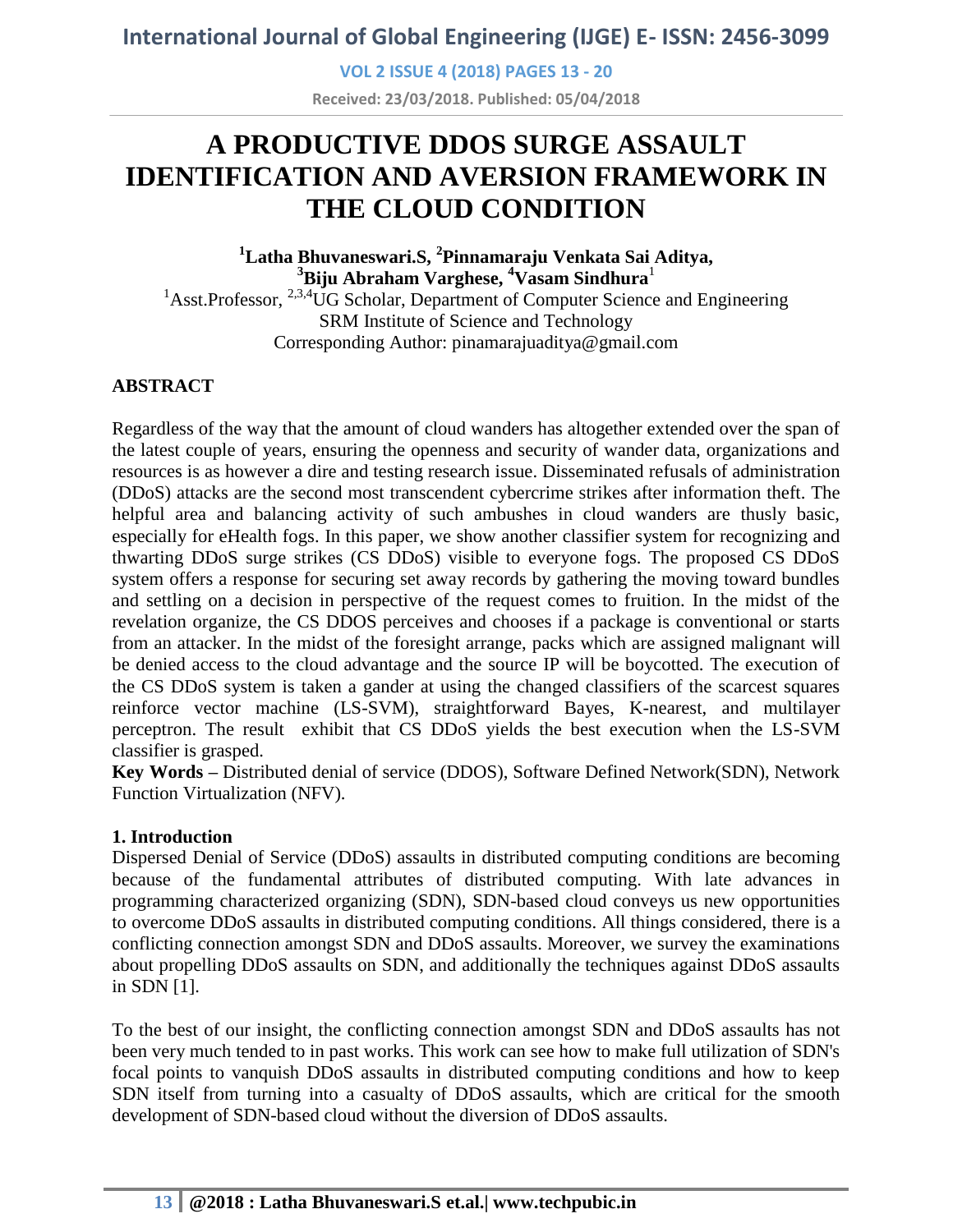### **VOL 2 ISSUE 4 (2018) PAGES 13 - 20**

**Received: 23/03/2018. Published: 05/04/2018**

DDoS presents a genuine risk to the Internet since its commencement, where loads of controlled hosts surge the casualty website with monstrous bundles [4]. In addition, in Distributed Reflection DoS (DRDoS), assailants trick guiltless servers (reflectors) into flushing parcels to the casualty[2]. Be that as it may, the vast majority of current DRDoS location components are related with particular conventions and can't be utilized for obscure conventions. It is discovered that as a result of being invigorated by the same assaulting stream, the responsive streams from reflectors have intrinsic relations: the parcel rate of one focalized responsive stream may have straight associations with another. In view of this perception, the Rank Correlation based Detection (RCD) calculation is proposed. The preparatory reenactments demonstrate that RCD can separate reflection streams from authentic ones productively and successfully, hence can be utilized as a useable pointer for DRDoS.

We lessen the likelihood of effective assaults by: performing escalated sifting close ensured arrange edges, pushing the assault point edge into the center of the system, where fast switches can deal with the volume of assault movement a bringing arbitrariness and secrecy into the sending design, making it troublesome for an aggressor to target hubs along the way to a particular SOS-secured goal. A dispersed dissent ofbenefit (DDoS) is a DoS assault where the culprit utilizes in excess of one of a kind IP address, frequently a large number of them. Since the approaching activity flooding the casualty starts from a wide range of sources, it is difficult to stop the assault just by utilizing entrance separating.

It additionally makes it exceptionally hard to recognize honest to goodness client activity from assault movement when spread crosswise over such huge numbers of purposes of root. As an option or expansion of a DDoS, assaults may include fashioning of IP sender addresses (IP address caricaturing) additionally confounding recognizing and overcoming the assault and acknowledge installment over the web. Advertised and advanced as pressure testing apparatuses, they can be utilized to perform unapproved foreswearing of-benefit assaults, and permit in fact unsophisticated aggressors access to complex assault devices without the requirement for the assailant to comprehend their use. Usually controlled by a botnet, the activity created by a purchaser stresses can run somewhere in the range of 5-50 G bit/s, which can, as a rule, deny the normal home client web get to.

### **2. Background**

Unmistakable, and frequently unsafe Distributed Denial of Service (DDoS) ambushes continue being a standout amongst other security stresses as the DDoS strikes volumes are growing consistently [3]. Among them the SYN Flood ambush is the most surely understood compose. Customary DDoS security courses of action may not be best since they ask for exceedingly gifted hardware resources which activates high cost and long association cycle. The creating of Network Function Virtualization (NFV) [5] development familiarizes new open entryways with lessen the measure of prohibitive gear that is relied upon to dispatch and work sort out organizations.

In the current framework, a DDoS guard instrument named Co fence which encourages a "space enables area" joint effort to arrange among NFV-based area systems. Co fence permits space systems to help each other in taking care of enormous volume of DDoS ambushes through resource sharing. In particular, we plan a dynamic asset allotment system for spaces with the goal that the asset portion is reasonable, productive, and incentive compatible. The asset partaking instrument is demonstrated as a multi-pioneer devotee Stackelberg amusement. In this amusement utter spaces have a level of jurisdiction to boost their own utility. The asset provider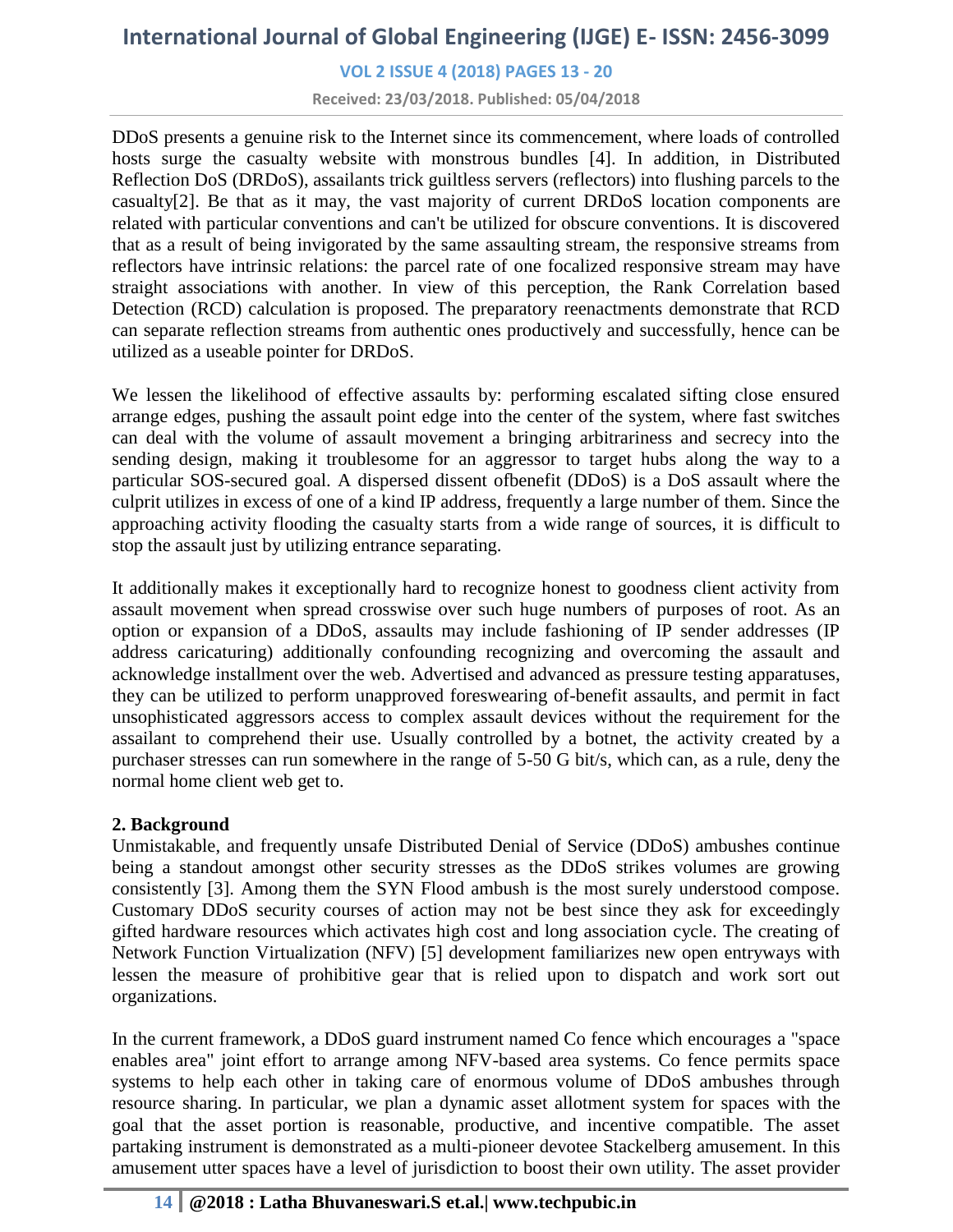### **VOL 2 ISSUE 4 (2018) PAGES 13 - 20**

**Received: 23/03/2018. Published: 05/04/2018**

areas decide the measure of asset to each asking for peer in light of streamlining a proportional based utility capacity.Then again, the asset asking for areas choose the level of interest to send to the asset provider spaces with a specific end goal to achieve adequate help. Their recreation comes about exhibit that the planned asset distribution amusement is powerful, motivation perfect, reasonable, and equal under its Nash Equilibrium.

There are two noteworthy sorts of assault movement: IP spoofing assault and genuine source IPbased assaults. The genuine source IP based DDoS assaults normally use bargained hubs in the Cyberspace, called bots or zombies, to dispatch an assault. Then again, IP mocking DDoS is an assault in which the source IP addresses are created (not the genuine IP address of the assailant). A case of this kind of assault is SYN Floods assaults. A current Atlas security report demonstrates that the SYN Floods take by far most of the assault volume in major DDoS assaults. Existing answers for shield from SYN Floods, including devoted DDoS moderation gadgets (e.g., Intrusion Prevention System (IPS) or firewall) and outsider DDoS separating cloud administrations, either have fetched in light of the need of committed equipment or trigger protection worries by guiding activity to untrusted outsiders. In this paper, we present a novel approach for DDoS moderation utilizing collective systems and Network Function Virtualization (NFV) innovation.

NFV is a developing innovation where arrange capacities are executed and given in programming, which keeps running on ware equipment. The system capacities are actualized as programming and sent as virtual machines. As the virtual machines keep running on universally useful ware equipment, NFV not just gives the advantage of versatility, yet in addition diminishes the expenditure by running on product stages like x86-or ARM based servers rather than specific equipment, bringing about a significantly less demanding arrangement and lower cost. In the meantime, NFV likewise presents new open doors for DDoS recognition and moderation. Conventional gadget based DDoS moderation is restricted by the calculation limit of the devoted system capacities, for example, firewall or IPS.

Redesigning or including new equipment is exorbitant and has a protract process duration. The utilization of NFV innovation makes gadget redesigning and formulation quick and minimal effort, which brings about a noteworthy open door for viable what's more, modest DDoS safeguards. In our past work, we presented a dynamic neighbourhood organizing framework in light of NFV innovation which uses virtualized arrange capacities functioning on product servers to perform DDoS information filtering. However, this arrangement may not be adequate when the assault quality surpasses the accessible equipment limit. Looking for outer helping assets might be a suitable arrangement.

In our proposed system, We display another classifier framework for identifying and averting DDoS surge assaults (CS DDoS) in broad daylight mists. The proposed (CS DDoS) framework offers an answer for securing put away records by characterizing the approaching parcels and settling on a choice in view of the arrangement comes about. Amid the recognition stage, the CS DDOS distinguishes and decides if a parcel is ordinary or starts from an assailant. Amid the counteractive action stage, parcels which are named pernicious will be denied access to the cloud benefit and the source IP will be boycotted.

The execution of the CS DDoS framework is thought about utilizing the diverse classifiers of the slightest least square vector machine (LS-SVM), navie Bayes, K-closest, and multilayer perceptron. The outcomes demonstrate that CS DDoS yields the best execution when the LS-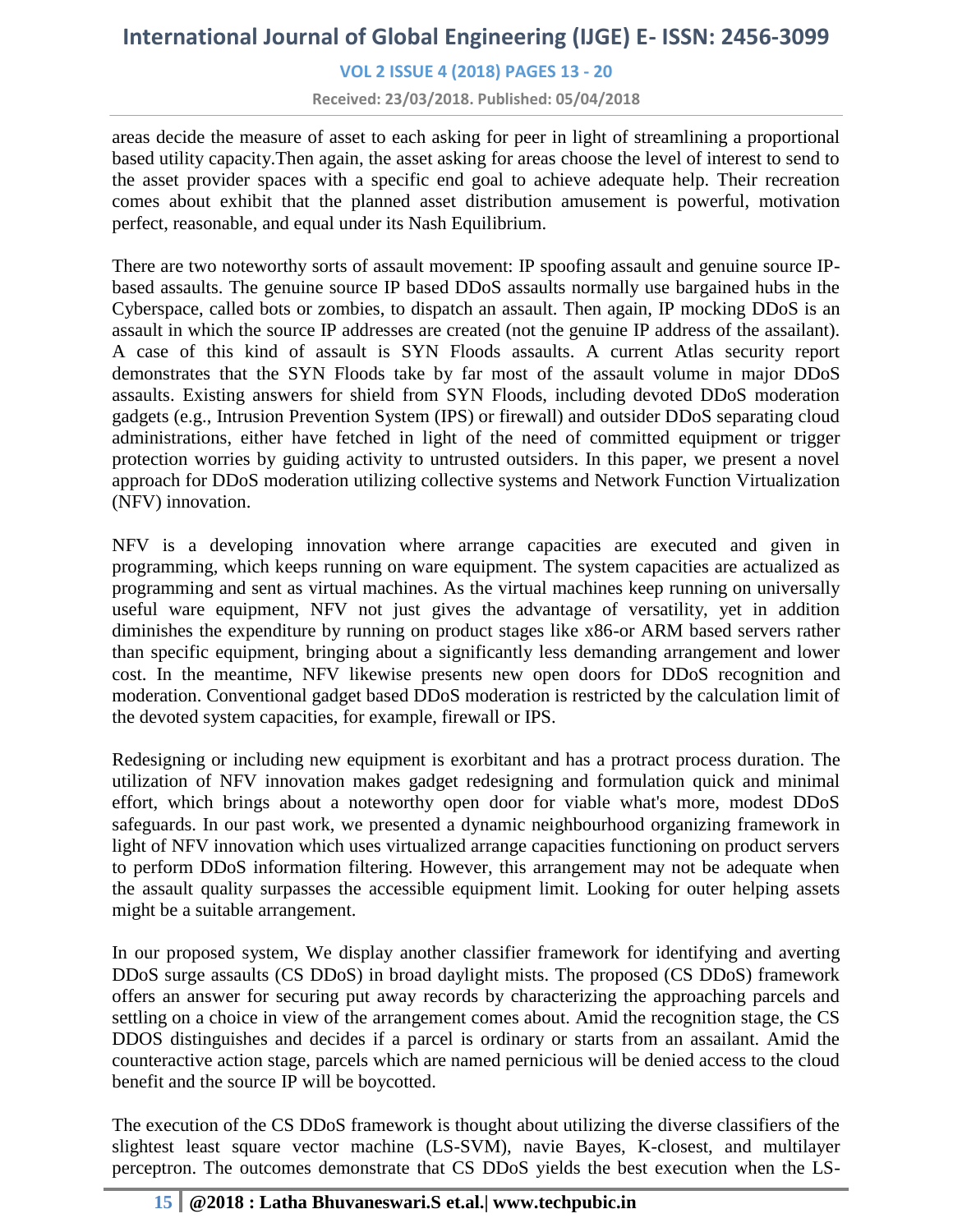### **VOL 2 ISSUE 4 (2018) PAGES 13 - 20**

**Received: 23/03/2018. Published: 05/04/2018**

SVM classifier is adopted. It can distinguish DDoS surge assaults and with a Kappa coefficient when under assault from a solitary source, and a Kappa coefficient when under assault from numerous aggressors. The issue of DDoS utilizing caricature IP delivers and also to enhance the work to distinguish the aggressors not withstanding when they fulfill the limit value. This paper is sorted out as follows: We survey related work, and presents the recreation stage, with and without DDoS surge assaults. Current our proposed CS DDoS framework and its execution is assessed and approved. At last, we close this examination and talk about future work. At long last, we finish up this examination and talk about future work: We amass certain calculations and advancements to make a framework which keeps the DDoS Attack and enhances execution of the framework with less time and space intricacy.

### **3. Methodology**

### 3.1 Preprocessing Algorithm

The proposed CS DDoS framework offers an answer for securing stored records by arranging the approaching parcels and settling on a choice in light of the outcome of classification. Amid the identification stage, the CS DDOS recognizes and decides if a packet is ordinary or begins from an attacker. Amid the preventive action stage, packets which are named harmful will be denied access to the cloud benefit and the source IP will be boycotted. The execution of the CS DDoS framework is thought about utilizing the distinctive classifiers of the least squares support vector machine (LS-SVM), naive Bayes, K-nearest, and multilayer perceptron. The outcomes demonstrate that CS DDoS yields the best execution when the LS-SVM classifier is adopted. First, the quantity of parcels that will be sent is known which is said as N. Then, the frequency at threshold is set. Frequency resembles the maximum possible time in which the packets will be received. Once the packets are received, the IP address will checked. If the packets are abnormal and unusual, they will be ended straightforwardly and will be sent to the archive immediately. Otherwise the ordinary bundles will be sent to the destination.

### **3.2 Least Squares Support Vector Machine**

Least squares support vector machines (LS-SVM) are scarcest squares variations and are variations of support vector machines (SVM) [6], which are an organised way of related, coordinated learning procedures that analyzes data and see examples, and which are used for request, order and relapse examination. In this variation one finds the arrangement by enlightening a course of action of direct conditions as opposed to an arched quadratic programming (QP) issue for built up SVMs. Slightest squares SVM classifiers, were proposed by Suykens and Vandewalle. LS-SVMs are a class of piece based learning strategies. The least squares variant of the SVM classifier is acquired by reformulating the minimization issue as:

$$
\min J_2(w,b,e) = \frac{\mu}{2} w^Tw + \frac{\zeta}{2} \sum_{i=1}^N e_{c,i}^2,
$$

### **3.3 Anomaly Detection Algorithm**

Systems are ensured utilizing numerous firewalls and encryption software's. In any case, a significant number of them are not adequate and powerful. A definitive objective of the guarantee answers for remote systems is to give guarantee administrations, for example, verification, privacy, respectability, secrecy, and accessibility, to versatile clients. Peculiarity identification depicts the unusual examples of conduct, where "anomalous" examples are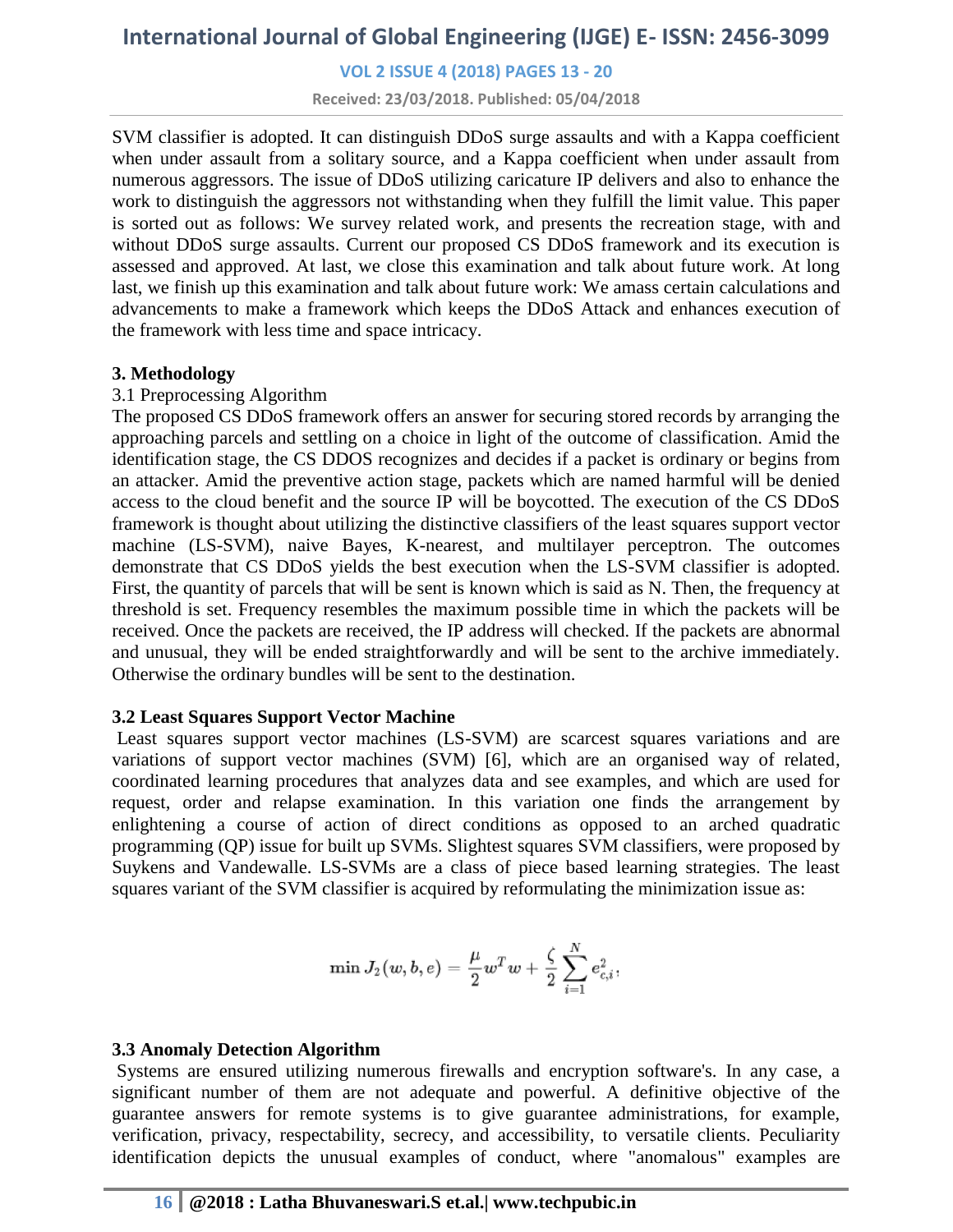### **VOL 2 ISSUE 4 (2018) PAGES 13 - 20**

**Received: 23/03/2018. Published: 05/04/2018**

characterized in advance. In this way these procedures depend on sniffing parcels and utilizing the sniffed bundles for examination. So as to understand these ID procedures the parcels can be sniffed on every one of the end has.[8]

```
input : SensorValue
output: Anomaly
content ← UnivariateGaussianPredictor(SensorValue)
if IsAnomalous (content) | IsRandomContextCheck (content) then
   profile ← GetSensorProfile (SensorValue); context ←
   MultivariateGaussianPredictor (SensorValue, profile);
   if IsAnomalous (context) then
    | return Anomaly=true;
   end if
   else
    | return Anomaly=false;
   end if
end if
else
return Anomaly=false;
end if
```
### **3.4 Hashing Algorithm**

The unstable development of the Internet and of new applications over IP has made Internet switches the bottleneck in empowering higher speed interchanges. One of the more asset concentrated elements of a switch is the IP address query. This paper proposes another IP address query calculation that enhances the execution and memory necessities of a hash-based query by abusing the factual repartition of prefixes in

the sending table. Prototyping has demonstrated that just a single principle memory get to and a few quick store memory gets to are expected to play out a query by and large. Besides, the setup of the information structures can be tuned to control both memory utilization and query execution.[9]

Algorithm:

Function blocked(ip)

Foreach subnet in blocked subnets

If in\_subnet(subnet,ip)

Return true

Return false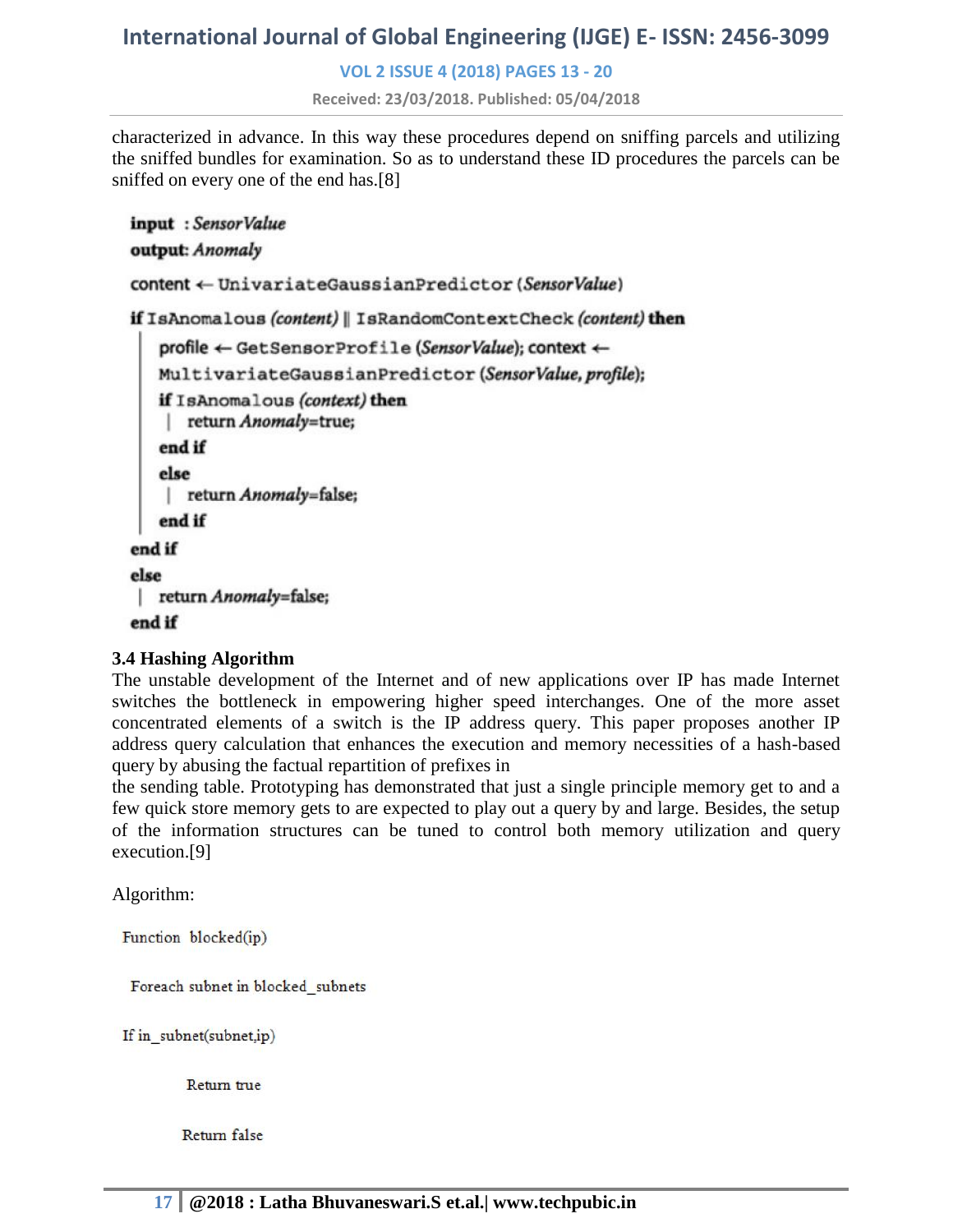**VOL 2 ISSUE 4 (2018) PAGES 13 - 20**

**Received: 23/03/2018. Published: 05/04/2018**

### **3.5 Search Query Optimization Algorithm**

Query Optimization: Process of creating an ideal (near ideal) question execution arrange for which speaks to an beheading methodology for the question – The principle undertaking in question advancement is to consider diverse orderings of the activities

• Centralized inquiry streamlining: – Find (the best) inquiry execution design in the space of proportional inquiry trees – Minimize a target cost work – Gather measurements about relations

• Distributed question enhancement brings extra issues – Linear question trees are not really a decent decision – Bushy inquiry trees are not really a terrible decision – What and where to send the relations – How to transport relations (dispatch overall, deliver as required) – When to utilize semi-joins rather than joins.[7]

### **4. Modules**

### **4.1 User Interface**

Build up association amongst sender and collector. In the wake of setting up association , client gets ready information to be sent to the specific goal. All around, the target of UI setup is to convey a UI which makes it basic (quite obvious), powerful, and enchanting (simple to use) to work a machine in the way which makes the desired result. This all things considered suggests that the executive needs to give immaterial commitment to achieve the pined for yield, and besides that as far as possible undesired respects the human.

### **4.2 Authentication**

Macintosh address is ordinarily utilized as a one of a kind identifier for every one of the hubs on the system[2]. we have discovered that the separation between the centroids in flag space is a decent test measurement for successful assault recognition. All the Client hubs dependably login with our Specific IP and MAC address assailants can't effectively fashion their MAC address so they can dodge IP satirizing assaults.

### **4.3 Database Query**

In this module, we are going to create a search engine for accessing database. If a user want to access the database, they should give their query in this search engine. This search engine is made for secure access of database. For accessing database, the user has to give query as the format of SQL query.

### **4.4 Database Authentication**

After giving query, the user has to give the answer which is set as the security answer by the administrator. The user will be asked every time whenever they want to access the particular database. This module is developed mainly for preventing from inside intruder.

### **4.5 Anomaly Detection**

The main goal of our project is to detect anomaly to prevent database hacking. So in this module, we are going to establish the planning for finding those anomalies exactly using separation of duty. The user will be asked specific questions related to the database.

#### 4.6 Accessing Database

Finally, the user will be authenticated, and if the user is administrated as valid user, they will be allowed to accessing the database.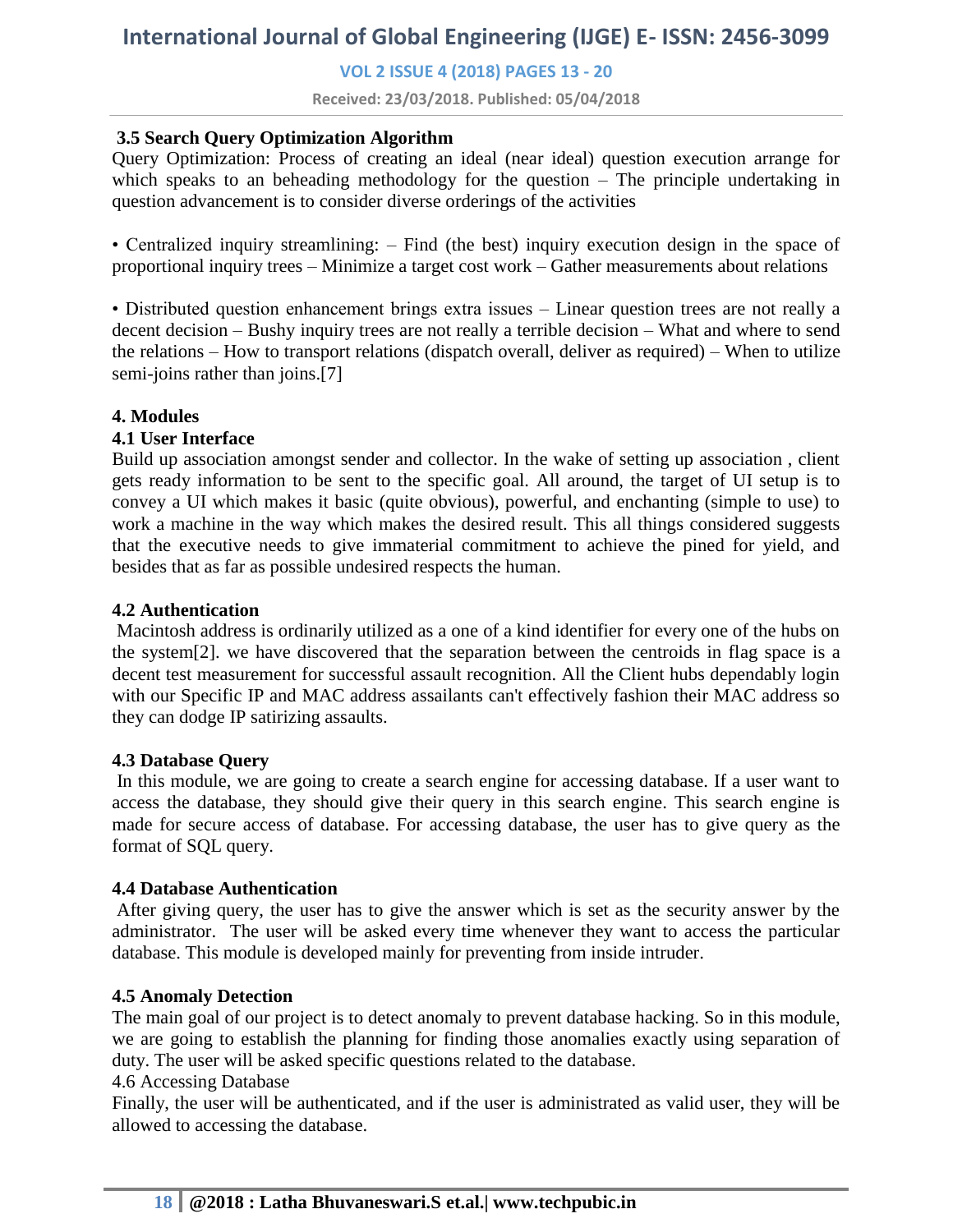**VOL 2 ISSUE 4 (2018) PAGES 13 - 20**

**Received: 23/03/2018. Published: 05/04/2018**

### **5. Architecture**

The detailed description of proposed system is explained through figure below. It goes through different stages and finally helps the normal packets to reach their destination and throws the abnormal packets. It helps for preventing the DDOS attacks with a large efficient.[Fig. 5.1]





#### **6. Activity Diagram**

Activity chart are an inexactly characterized outline to indicate work processes of stepwise exercises and activities, with help for decision, cycle and simultaneousness. UML, movement outlines can be utilized to portray the business and operational well ordered work processes of segments in a framework. UML Activity charts could possibly display the inward rationale of an intricate activity. From various perspectives UML Activity outlines are the question arranged likeness stream graphs and information stream charts (DFDs) from basic improvement. The accompanying Activity outline indicates how the

advancement of work streams in this task.[Fig. 6.1]



Figure 6.1